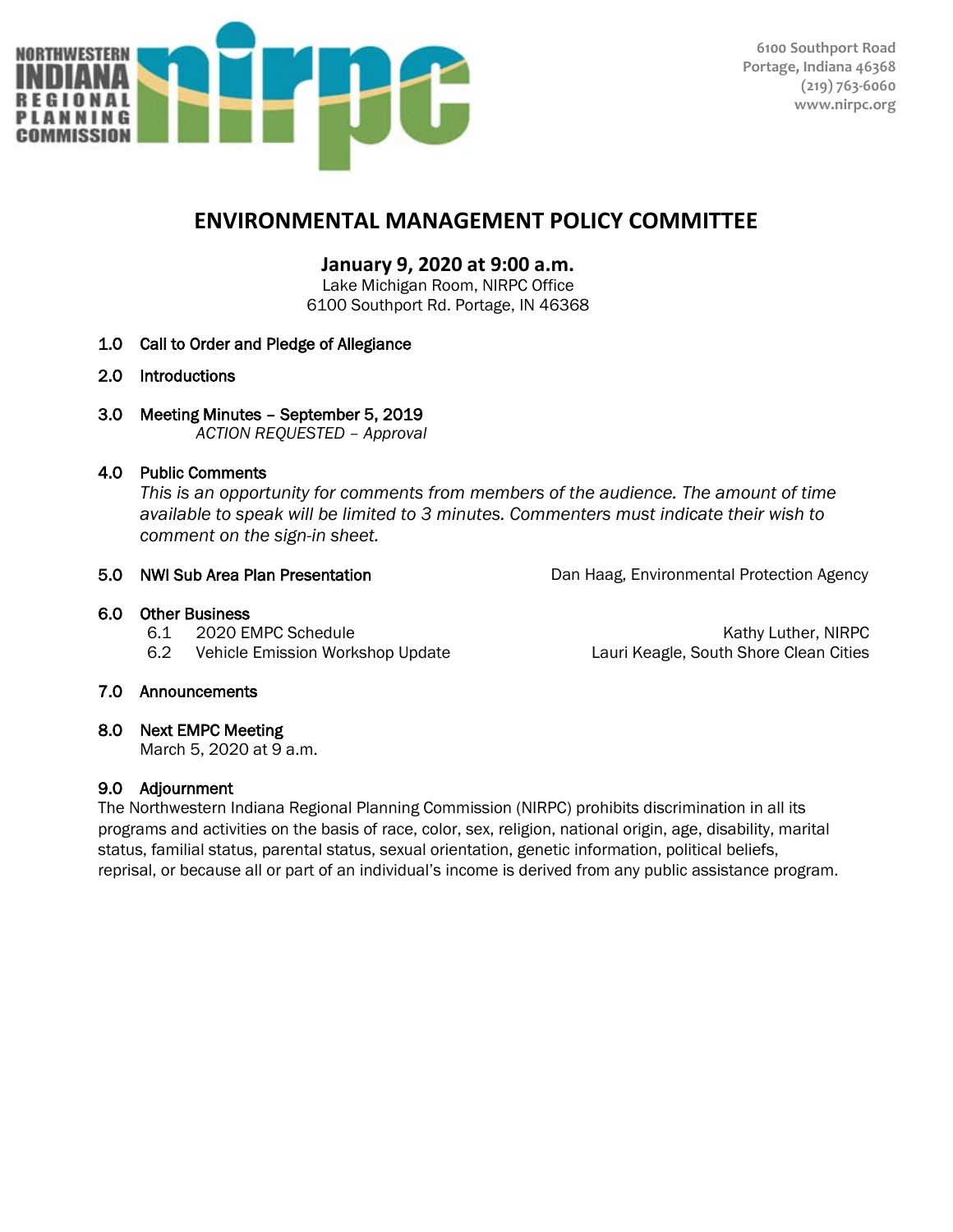#### ENVIRONMENTAL MANAGEMENT POLICY COMMITTEE

NIRPC - Lake Michigan Room September 5, 2019 **Minutes** 

Members/Guests: Jan Bapst, Michael Spinar, Carl Lisek, Lauri Keagle, Richard Morrisroe, Bri Ciara, Kathryn Vallis, Kacie Kolbert, Natalie Johnson, Leslie Dorwith, Jeff Loewe, Deb Backhus, Michael Kuss, George Topoll, Geof Benson, Brenda Scott Henry, Kay Nelson, and Ashley Hodges

NIRPC Staff: Kathy Luther, Kevin Polette, and Candice Eklund.

#### Call to Order

Jan Bapst called the meeting to order at 9:05 a.m. with the Pledge of Allegiance. The meeting was streamed live on YouTube at https://www.youtube.com/watch?v=k9ze8mgj-I8

Kathy Luther conveyed her heartfelt sentiments on the passing of Mary Thorne. Mary was an Administrative Assistant with NIRPC for over 13 years and had become the point of contact for many in the region as they interfaced with NIRPC.

Kathy introduced Kevin Polette, NIRPC's new Technical Assistant.

On motion by Richard Morrisroe and second by Deb Backhus, the April 4, 2019 meeting minutes were approved as presented.

#### **Presentations**

#### Calumet Heritage Area Calendar

Kathy Luther introduced Ashley Hodges with the Calumet Heritage Area. Ashley presented the new interactive calendar created to be a resource for all programming and events in the calumet area for nature, industry, and culture. The link to the calendar and the guidelines for submission can be found on their website: <https://www.calumetheritagearea.org/calendar.html>. The link to the calendar is also available on the environmental presentation page on NIRPC's website. NIRPC will work with South Shore Clean Cities to explore the visibility of their calendar providing live updates on NIRPC's website. This new calendar will replace the announcement form used at the EMPC meeting.

### NWI Green Fleets and Revitalizing Air Quality Public Education Program

During the previous EMPC meeting, the Committee requested a presentation from South Shore Clean Cities (SSCC) on how the grant money awarded at the last NOFA was being allocated in the region.

Carl Lisek, Executive Director, and Lauri Keagle, Communications Director, presented on the history of (SSCC), and their goal to reduce dependence on imported oil nationally. SSCC will continue to report on their progress of actions in future meetings.

For additional comments or questions, contact Carl Lisek at 'clisek@southshorecleancities.org' or Lauri Keagle at 'lkeagle@southshorecleancities.org'.

#### **Other Business**

#### Air Quality – Non-Attainment Status Bump-up and Vehicle Emission Testing Board Request

When NIRPC adopted the NWI 2050 Plan and the new Transportation Improvement Program, several Commissioners voiced concern with the vehicle emission testing and ongoing air quality requirements. Bill Emerson, Chair of the EMPC Committee, stated he would request the EMPC research emissions testing and report back to the Commission on where the transportation air emissions were originating. The Environmental Protection Agency has since posted their final register, reporting that our region 'bumped up' from a status of moderate to serious. Kathy inquired if the committee were interested in creating an air quality working group. Carl Lisek volunteered SSCC to take the lead on this initiative and will schedule a workshop with a panel of experts. Kay Nelson with the Northwest Indiana Forum and Deb Backhus also volunteered with the possibility of a volunteer from Indiana University Northwest.